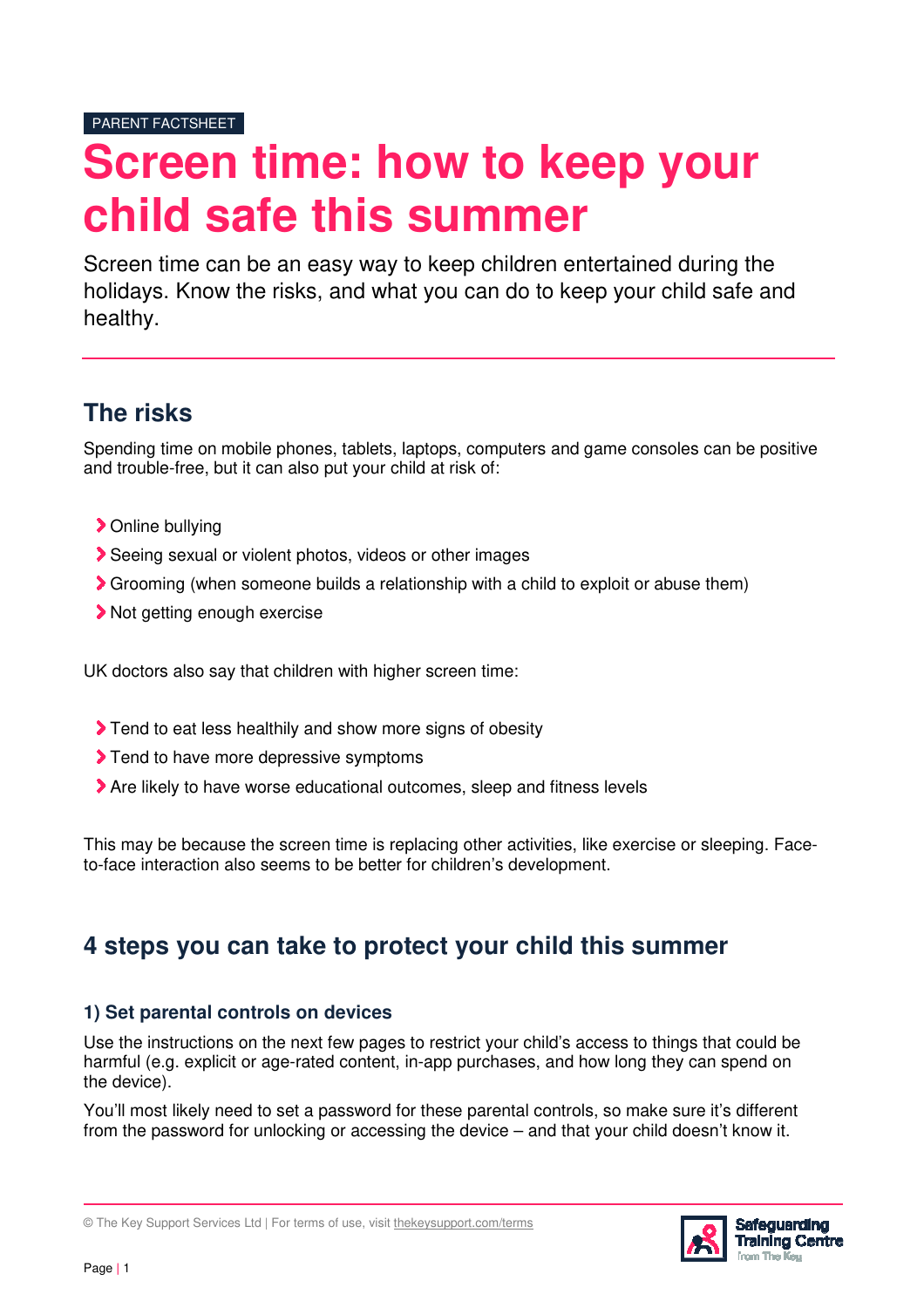## **2) Agree rules on screen time**

There's no recommended 'safe' amount of screen time, and what counts as 'too much' is still hotly debated.

As a starting point, agree some limits that mean screen time does not interfere with your child's sleep or what you want to do as a family:

- Make a plan with your child, and stick to it. You could set media-free times and zones, like during meals or in bedrooms
- Model the behaviour you want to see which may mean no screen time for you at the times agreed with your child. Children are more likely to learn from example
- Avoid screens **an hour before** your child's planned **bedtime**
- Try to minimise snacking during screen time
- Turn the idea of not using screens into a game. For example, Forest is an app-based game where a child can grow a forest, but only by not using the phone or tablet until a timer runs out (https://www.internetmatters.org/hub/expert-opinion/need-help-managing-kids-screentime-the-forest-app-can-help/)

## **3) Talk to your child about staying safe online**

- Talk about what apps or sites they use and how they use them. Be aware of what they might come across on them (e.g. harmful photos, unkind comments, being contacted by strangers), and talk to them about what's appropriate
- Encourage your child to tell you if they see something they find worrying or upsetting. Reassure them that you're just looking out for them, and won't overreact
- Make sure they know how to report inappropriate content or messages on the apps they use, how to block someone, and how to keep their information private
- Tell your child not to give out any personal information or anything that can identify them or their location, such as their school name or street name

The NSPCC has more guidance for parents on this here: https://www.nspcc.org.uk/preventingabuse/keeping-children-safe/online-safety/talking-your-child-staying-safe-online/

## **4) Encourage off-screen activities**

Get your child active for the recommended 60 minutes a day:

- See www.nhs.uk/change4life/activities for free ideas for activities and games
- Try an app that's designed to get children active see the examples at www.internetmatters.org/resources/apps-guide/apps-to-help-kids-get-active/
- Find out if there are any free summer holiday events for children at your local library
- $\blacktriangleright$  Try out some of these child-friendly recipes to get your child involved in cooking  $$ https://www.bbcgoodfood.com/recipes/collection/kids-baking
- Develop your child's communication and reading skills with the activities (for 0 to 5 year-olds) recommended here: https://hungrylittleminds.campaign.gov.uk/



<sup>©</sup> The Key Support Services Ltd | thekeysupport.com/terms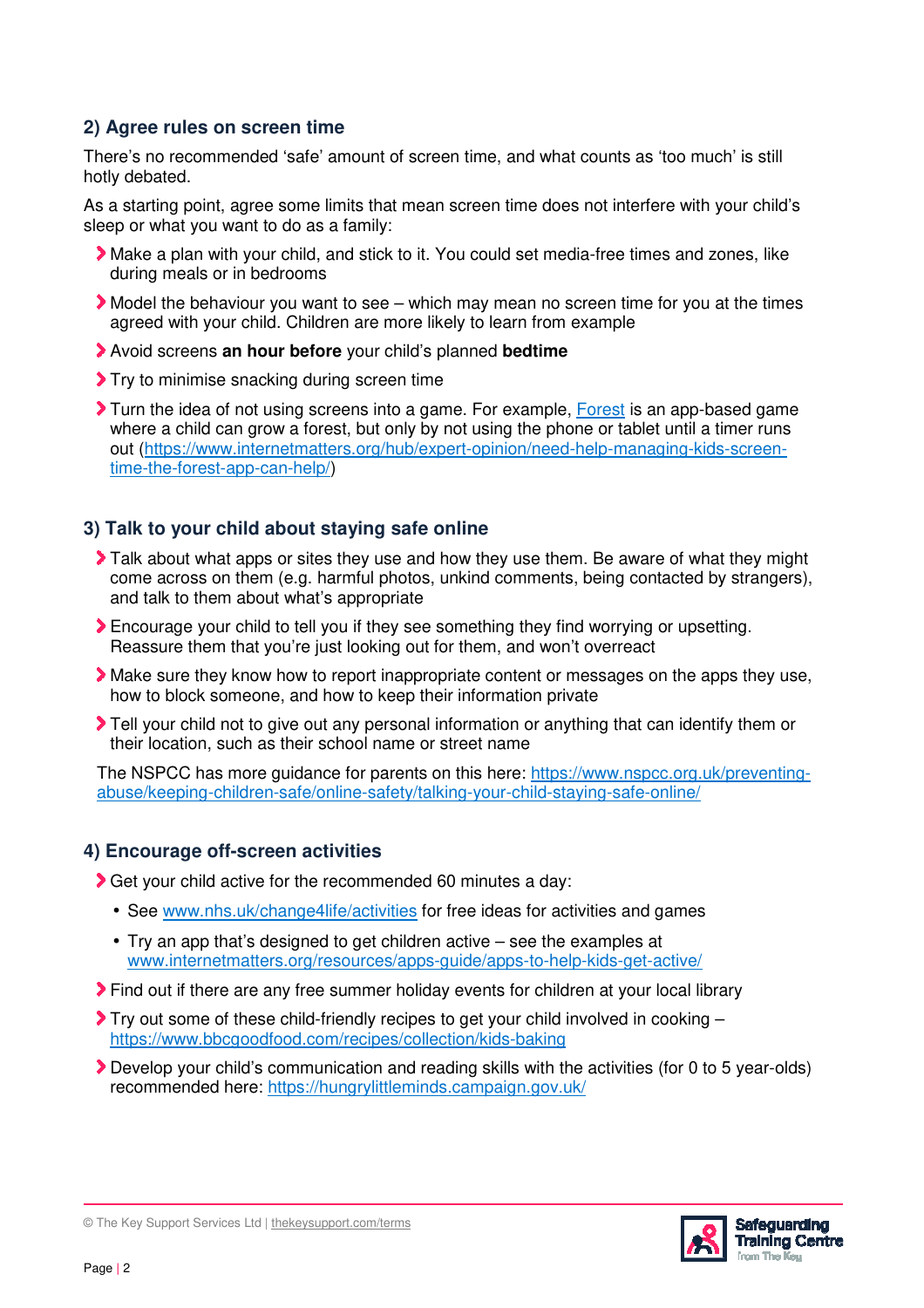# **How to set parental controls on your devices**

**Please note:** when following the instructions below, the exact steps you need to take may be a little different depending on the device and software version you're using.

## **iPads**

#### **Set a screen time passcode**

- Go to 'Settings' (a grey icon with a circular pattern on the home screen) and tap 'Screen Time'
- Tap 'Continue', then choose whether it's your device or your child's
	- If it's your device and you want to stop your child changing your settings, tap 'Use Screen Time Passcode' to create a passcode. Re-enter the passcode to confirm
	- If it's your child's device, follow the prompts on the device until you get to 'Parent Passcode' and enter a passcode, then re-enter it to confirm

#### **Block in-app purchases**

- Go into Settings > Screen Time > Content and Privacy Restrictions. Enter your passcode if asked
- > Tap 'iTunes & App Store Purchases'
- Choose a setting (for example, in-app purchases) and set to 'Don't allow'

#### **Block explicit content and set controls on apps**

- Go to Settings > Screen Time > Content & Privacy Restrictions > Content Restrictions
- Choose the settings you want for each feature or setting under 'Allowed Store Content'

#### **Filter website content**

This sets restrictions on what websites children can access.

- ◆ Go to Settings > Screen Time > Content & Privacy Restrictions
- > Enter your screen time passcode
- Tap 'Content Restrictions', then 'Web Content'
- Choose 'Unrestricted Access' (access to any website), 'Limit Adult Websites' (to block access to adult content in Safari) or 'Allowed Websites Only' (to set specific websites as 'approved websites' and limit access to only these websites)

Read more here: https://support.apple.com/en-gb/HT201304

## **Fire Tablet**

#### **Set a parental controls password**

- Swipe down from the top of the screen, then tap 'Settings' (a cog icon)
- > Tap 'Parental Controls'
- > Tap the switch next to 'Parental Controls'
- Enter a password, confirm it, then tap 'Finish'

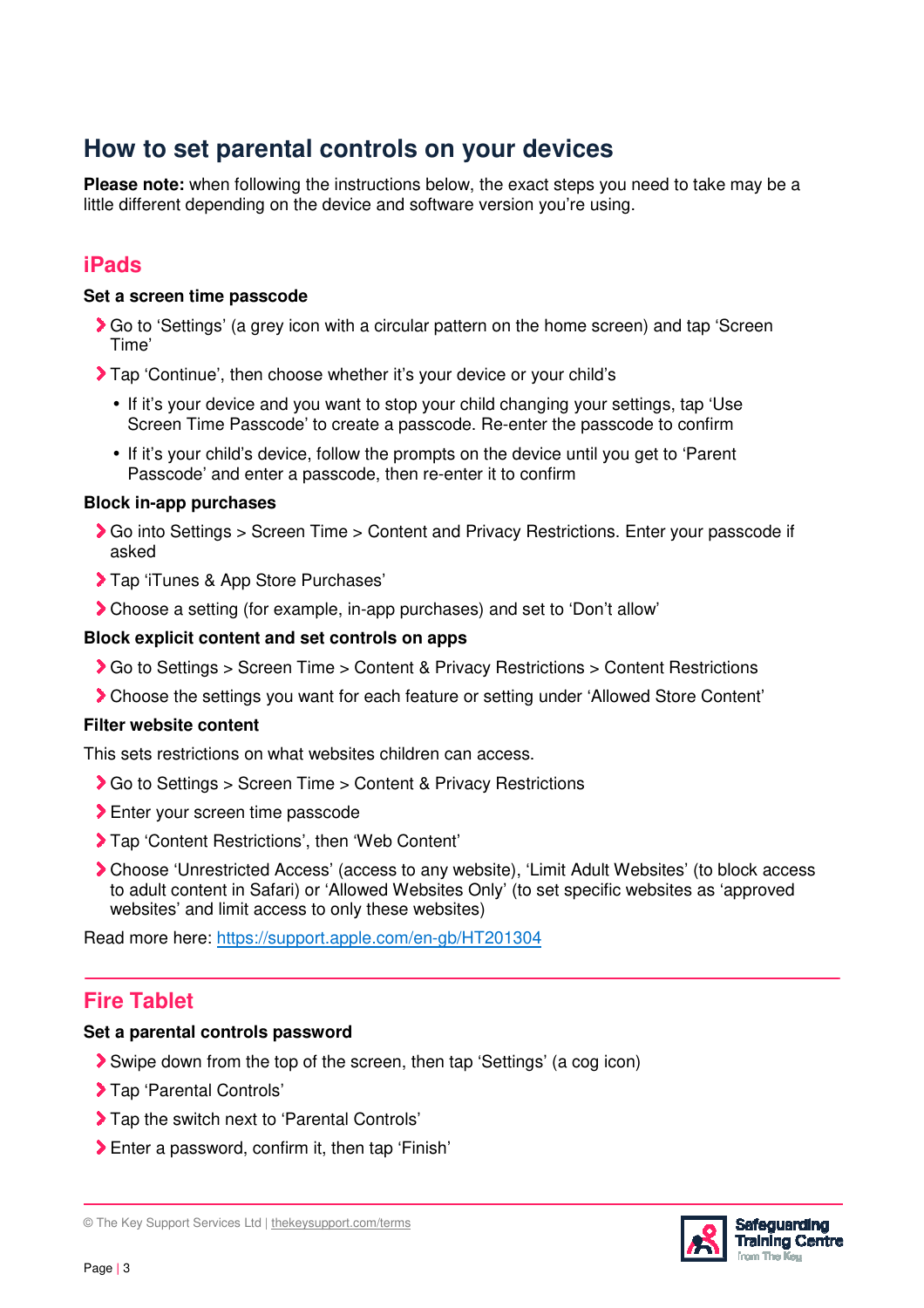#### **Restrict apps, features and content**

- In 'Parental Controls', tap 'Amazon Content and Apps' to choose which content or apps you want to block
- You can set your device so that you can only play videos and Twitch (a live streaming platform), and access WiFi and location services, by entering your parental controls password. Go into 'Password Protection' in 'Parental Controls' to toggle these on
- To block access to Amazon, go to 'Parental Controls' and press 'Amazon Stores (excluding Video)'

#### **Block in-app purchases**

- Go to the Amazon Appstore on your device
- ▶ Select Account > Settings > Parental Controls
- Tap 'Enable Parental Controls', and then enter your account password. Once you've done this, your child won't be able to buy anything in the app without your Amazon password

#### **Restrict available content**

- Create a child profile and select which apps and content are available to that profile
- Go Parental Controls > Amazon Content and Apps
- Toggle categories to 'Blocked' to block access to relevant apps and games

#### **Set times when your child can use the tablet**

- Go to 'Parental Controls'
- Tap the switch next to 'Set a Curfew', then tap 'Curfew Schedule'
- Set the day and time limits you want

To unlock a device during a curfew, enter your parental controls password.

Read more at https://www.amazon.co.uk/gp/help/customer/display.html?nodeId=201829940 and https://www.laptopmag.com/articles/parental-controls-fire-tablet

See here for more information on settings for specific devices, as they can vary: https://www.amazon.com/gp/help/customer/display.html?nodeId=200127470

## **Microsoft devices (Windows computers and Xbox)**

You'll need to have a family account set up, with 'child' profiles for your children. Learn more here: https://support.microsoft.com/en-us/help/12413

You can't change existing adult accounts to child accounts.

#### **Set screen time limits**

- Go to https://account.microsoft.com/family and sign in to your Microsoft account
- Find your child's name and select 'Screen time'
- Switch 'Use one screen time schedule' to 'On' to use the same schedule for all devices. Or scroll down and switch on screen time for different devices individually if you want to have separate schedules

You can set time ranges for using devices, and how many hours per day, for each day.

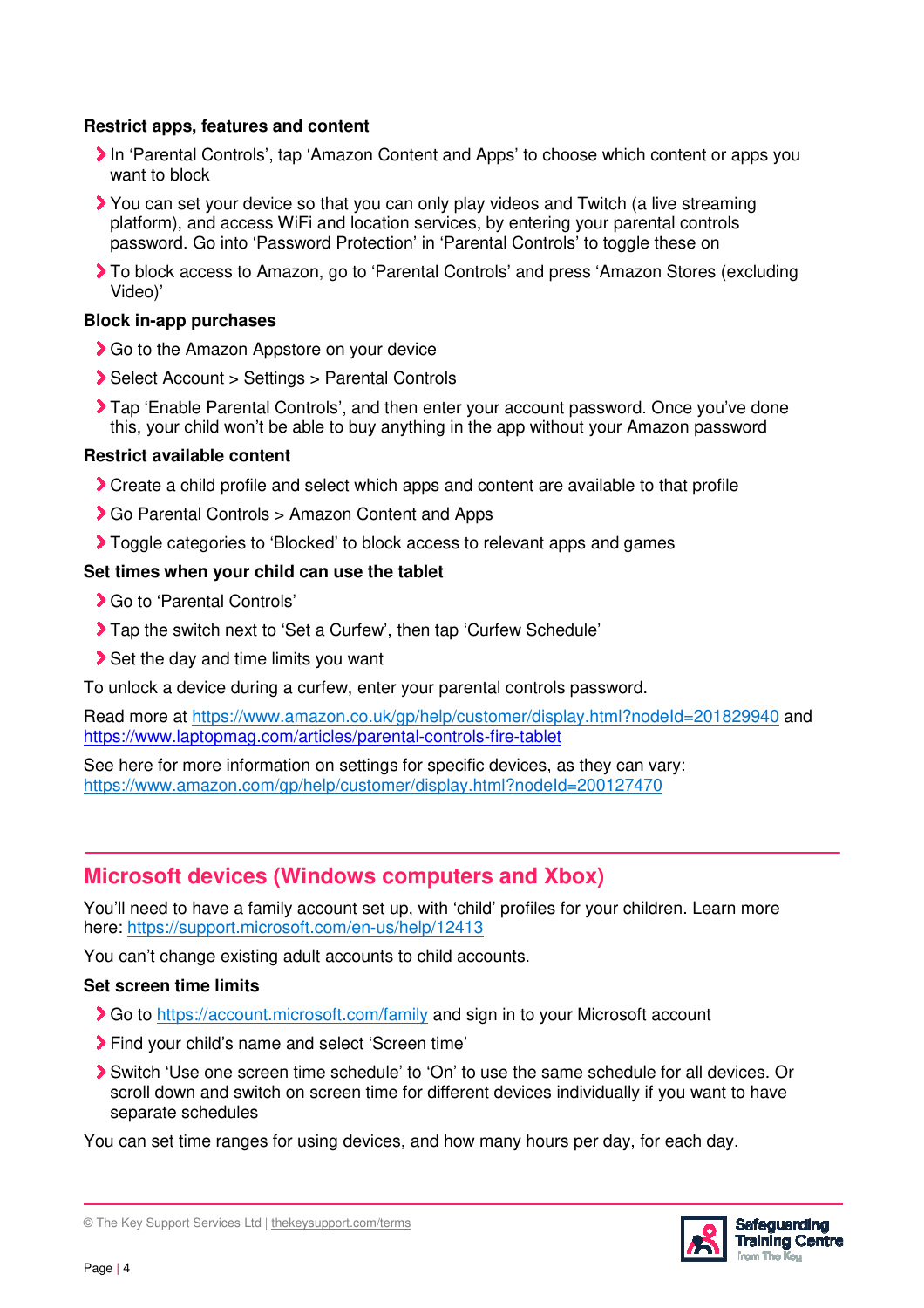### **Set age limits for apps, games and media**

## **Online:**

- Sign in to your Microsoft account, as above, and find your child's name
- Select 'Content restrictions'
- Go to 'Apps, games and media' and switch 'Block inappropriate apps, games and media' to 'On'. Under 'Allow apps and games rated for', select the age limit you want to apply to your child

## **On Xbox:**

- Sign in with an adult account
- Press the Xbox button on the controller to open the guide, and then select System > Settings > Account > Family
- Select the child account you want to put controls on, select 'Access to content', then select the age limit you want to set

## **Block inappropriate websites**

## **Online:**

- Sign in to your account, find your child's name, and select 'Content restrictions'
- Scroll down to 'Web browsing' and switch 'Block inappropriate websites' to 'On'
- To block specific sites, add links to them under 'Always blocked'
- To make it so your children can only access websites you've explicitly allowed, check the box next to 'Only allow these websites'

## **Xbox:**

- Sign in to an adult account, press the Xbox button and follow the steps to get family settings above
- Select the child account you want to put controls on, then select 'Web filtering'
- Select the dropdown to see the available options, and choose the level of filtering you want

## **Manage purchases in the Microsoft Store**

## **Online:**

- Sign in to an adult account, as above, find your child's name and select 'Content restrictions'
- Under 'Ask a parent', switch 'Needs adult approval to buy things' to 'On'

## **Xbox:**

- Go into your family settings, as explained above, and choose a child account
- Select Privacy & online safety > Xbox Live privacy > View details & customize > Buy & download and then select 'On' in the 'Ask a parent' box

Read more here: https://support.microsoft.com/en-us/hub/4294457/microsoft-accounthelp#manage-family



© The Key Support Services Ltd | thekeysupport.com/terms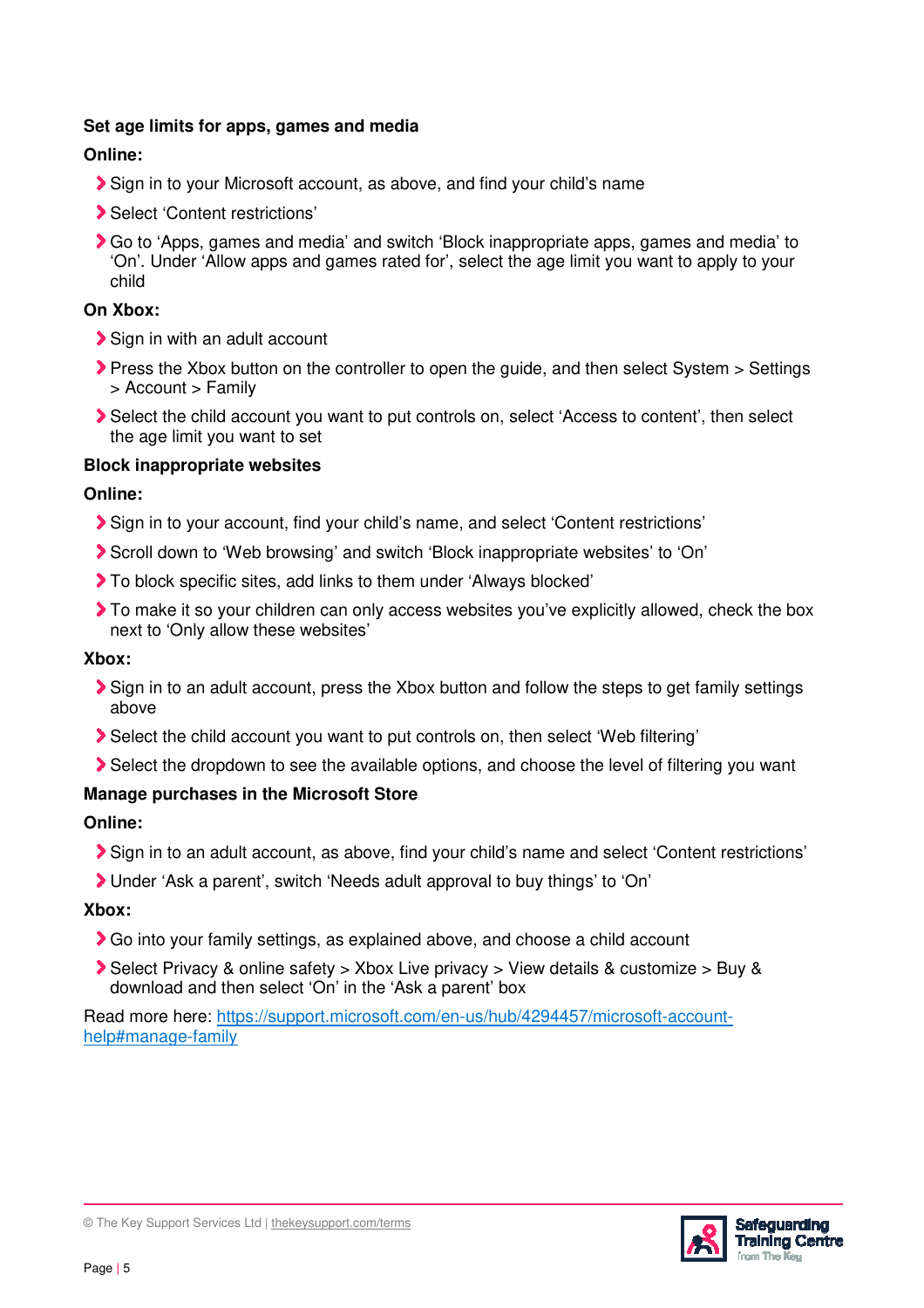## **PlayStation**

You'll need to set up accounts for family members, with adult and child accounts, and make sure you and other adults have family manager or parent/guardian status. Read more about how to do this here: https://www.playstation.com/en-gb/get-help/help-library/my-account/parentalcontrols/family-management/

### **Set a login passcode and system restriction passcode**

A login passcode means that only you can log in to the 'family manager' user on the system.

To do this:

- Go to Settings (this should be shown by a toolbox icon) > Login Settings > Login Passcode Management
- Set a 4-digit passcode using the controller, then re-enter it to confirm

Using a system restriction passcode will prevent your child from changing parental control settings. To do this:

- Go to Settings > Parental Controls/Family Management > PS4 System Restrictions
- Enter the existing system restriction passcode (if you haven't set one before, the default is 0000)
- Select 'Change System Restriction Passcode'
- Enter a new 4-digit passcode using the controller, then re-enter it to confirm

The PlayStation website also explains how to disable new user creation and guest login: https://www.playstation.com/en-gb/get-help/help-library/my-account/parental-controls/ps4 parental-controls/

## **Set spending limits**

- Go to Settings > Parental Controls/Family Management > Family Management
- Select the user you want to set a spending limit for
- Select 'Applications/Devices/Network Features' under the 'Parental Controls' section
- Select 'Monthly Spending Limit' and press X

## **Restrict access to network features**

- Go to Settings > Parental Controls/Family Management > Family Management (you may need to enter your account password)
- Select the user you want to set restrictions for
- Select 'Applications/Devices/Network Features' under the 'Parental Controls' section
- Under 'Network Features', you can choose whether to allow a child user to communicate with other players on the PlayStation Network, or view content created by other players

## **Set age rating levels for games, Blu-ray Discs and DVDs**

- Go to settings > Parental Controls/Family Management > Family Management (you may need to enter your account password)
- Select the user you want to set the age level for
- Select 'Applications/Devices/Network Features' and select the content you want to restrict



<sup>©</sup> The Key Support Services Ltd | thekeysupport.com/terms